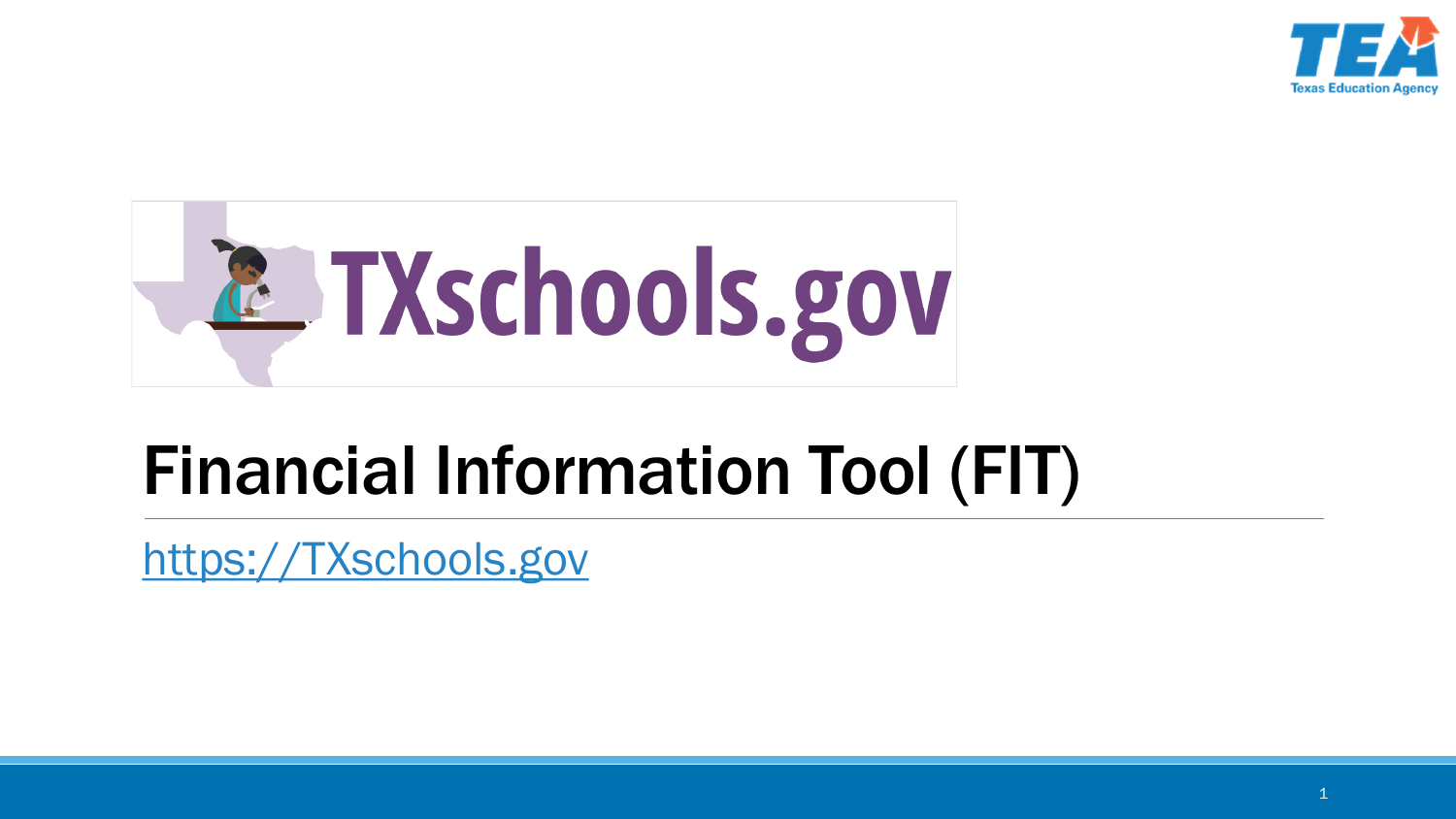

# Financial Information Tool Benefits?

•Corresponds with launch of A-F •Provide meaningful tools for district accountability report cards

•Increase the quality and transparency of the TEA's reporting of school district financial information

parents and decision makers at the local level

•Enable those decision makers to have the information necessary to utilize financial resources to improve educational outcomes for students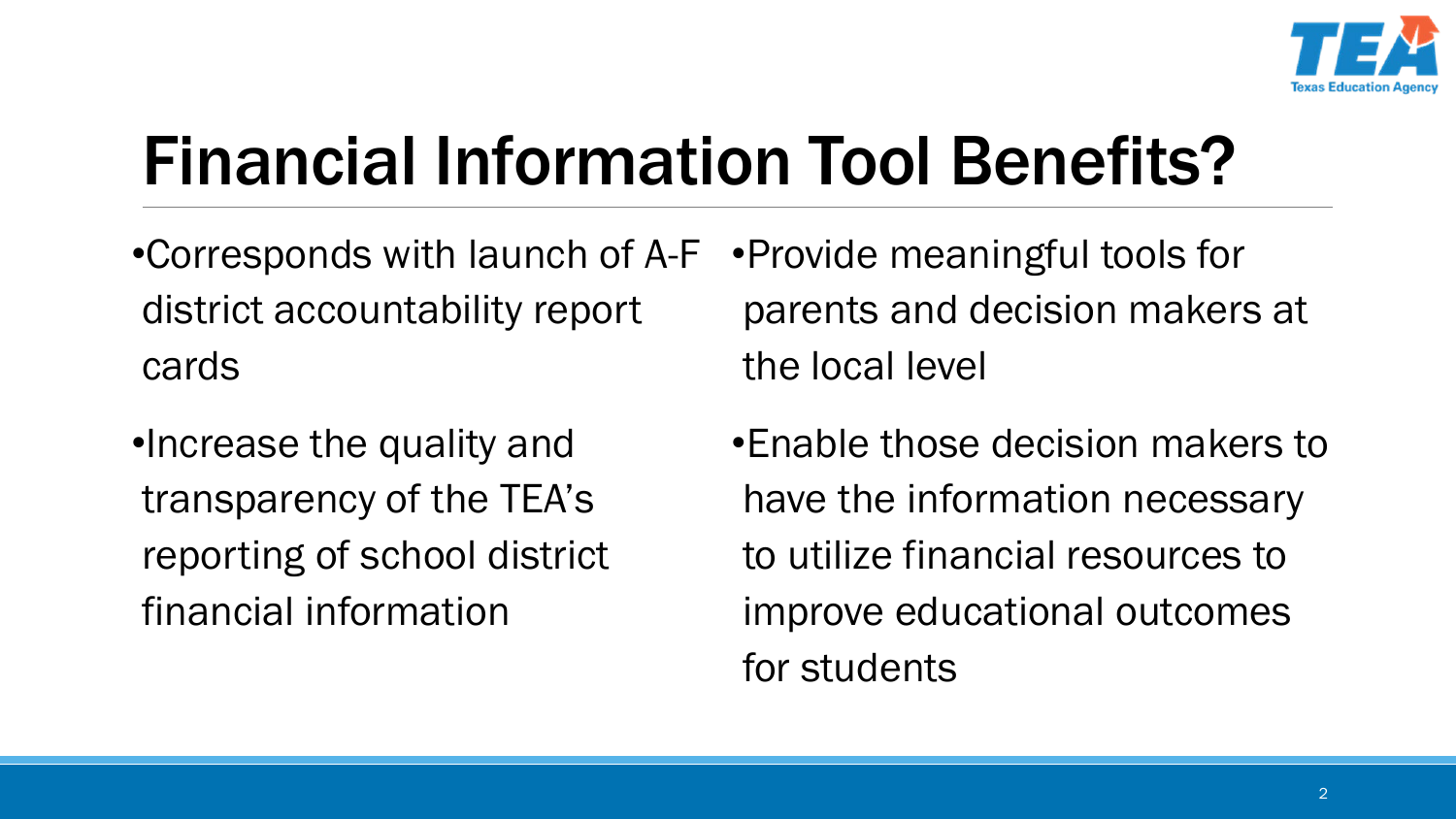

## What the financial information tool is not

The financial information tool (FIT) is not a replacement to School FIRST or Charter FIRST

- <https://tealprod.tea.state.tx.us/First/forms/Main.aspx>
- <https://pryor.tea.state.tx.us/Tea.CharterFirst.Web/Public/District.aspx>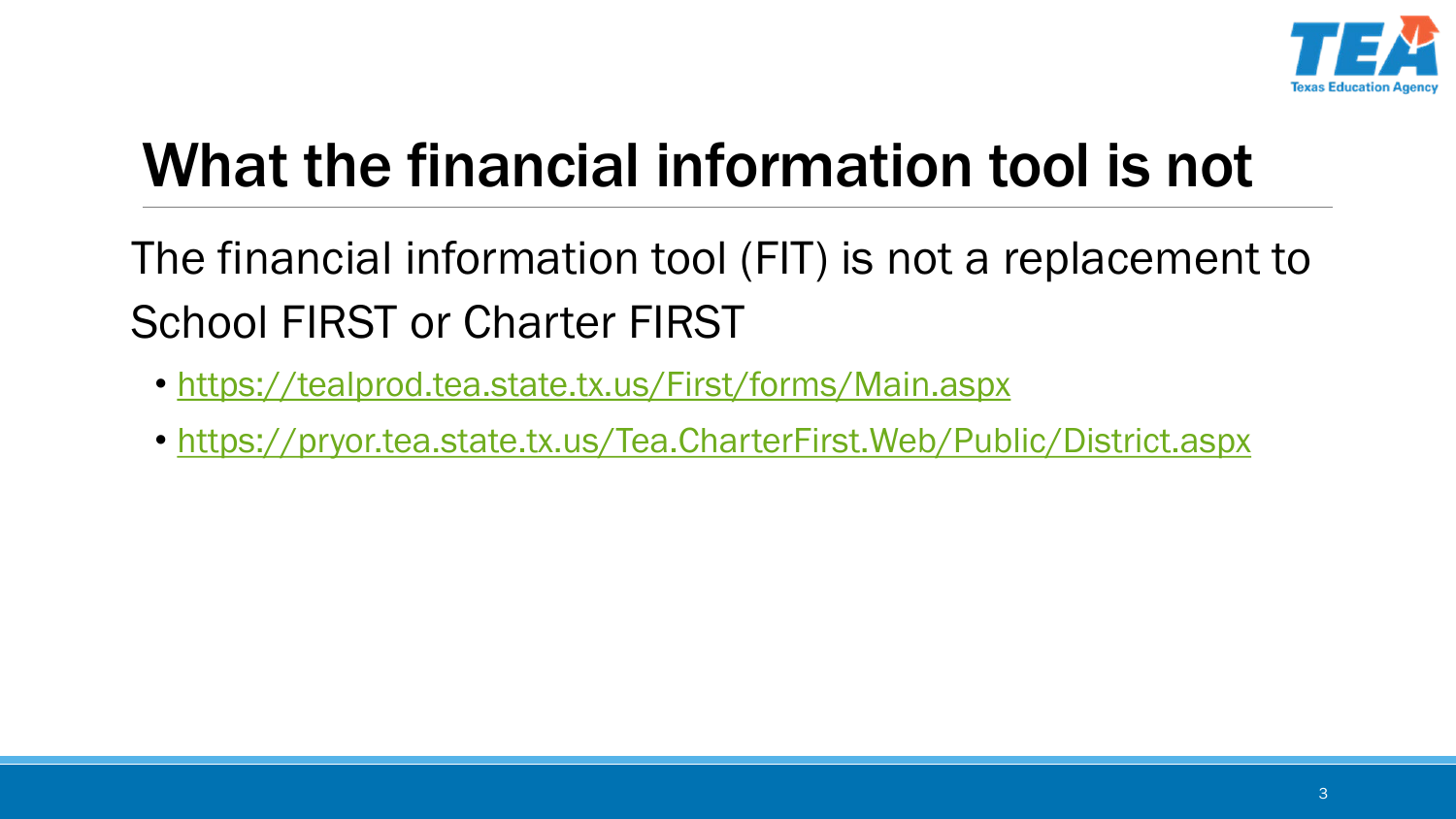

# TXschools.gov

#### **SEARCH FOR A TEXAS SCHOOL REPORT CARD**

Select a school or district to see how well they are performing overall and in different areas.

Enter a school or district name





To search, enter a school or district name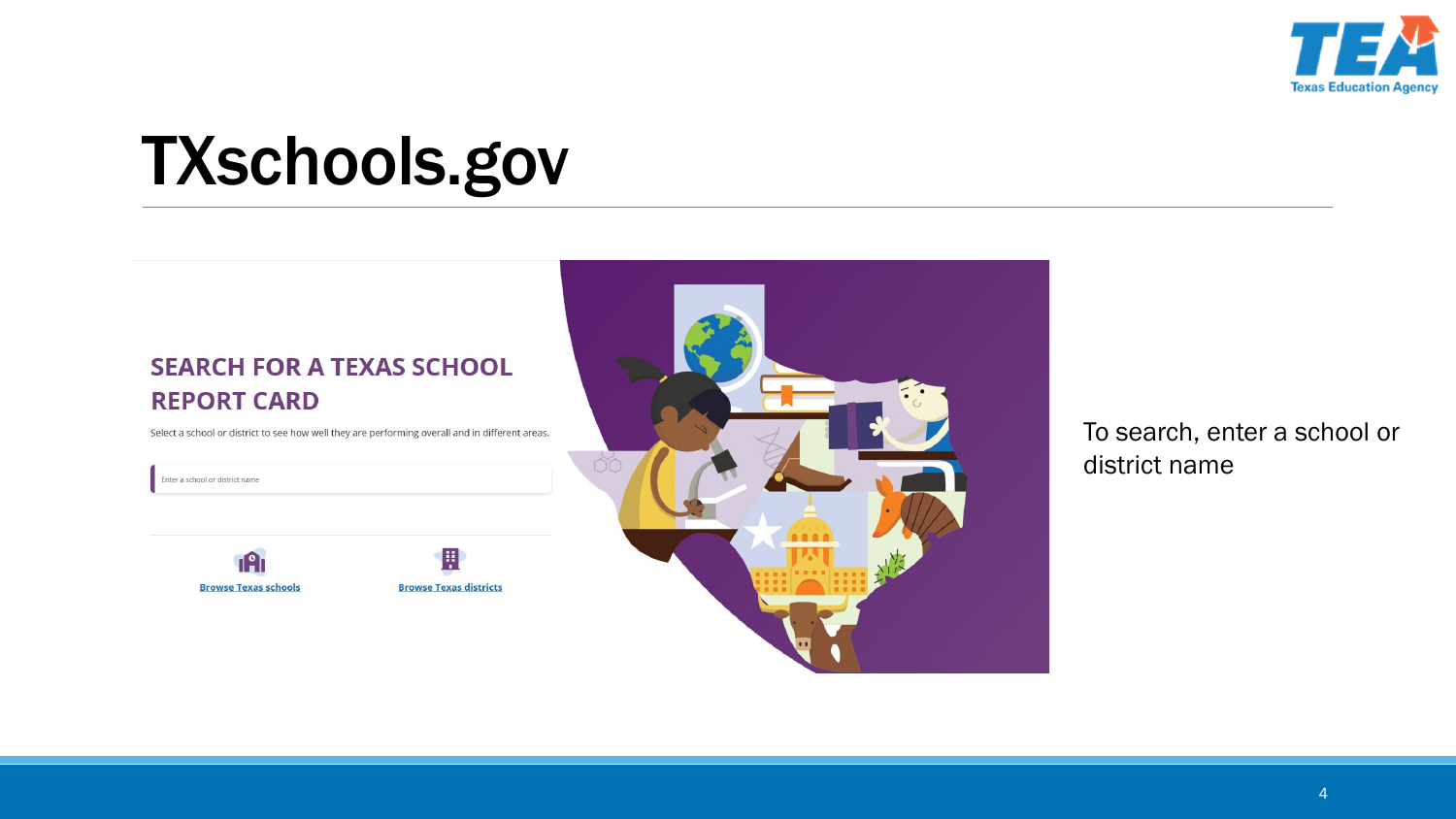

# EXPLORE

| <b>OVERVIEW</b> | <b>PERFORMANCE -</b> | <b>FINANCE</b> | <b>PROFILE</b> | <b>SCHOOLS</b> |
|-----------------|----------------------|----------------|----------------|----------------|
|                 |                      |                |                |                |

|                                                                                      | <b>District</b> | School |
|--------------------------------------------------------------------------------------|-----------------|--------|
| <b>OVERVIEW</b> – overall performance                                                |                 |        |
| PERFORMANCE – student achievement, school progress, closing the gap                  |                 |        |
| FINANCE - revenue and expenditures, FIRST, debt, fast growth                         |                 |        |
| PROFILE – location, contact information, student demographics, staff count, salaries |                 |        |
| SCHOOLS - List of school name, rating, overall score, grade served                   |                 |        |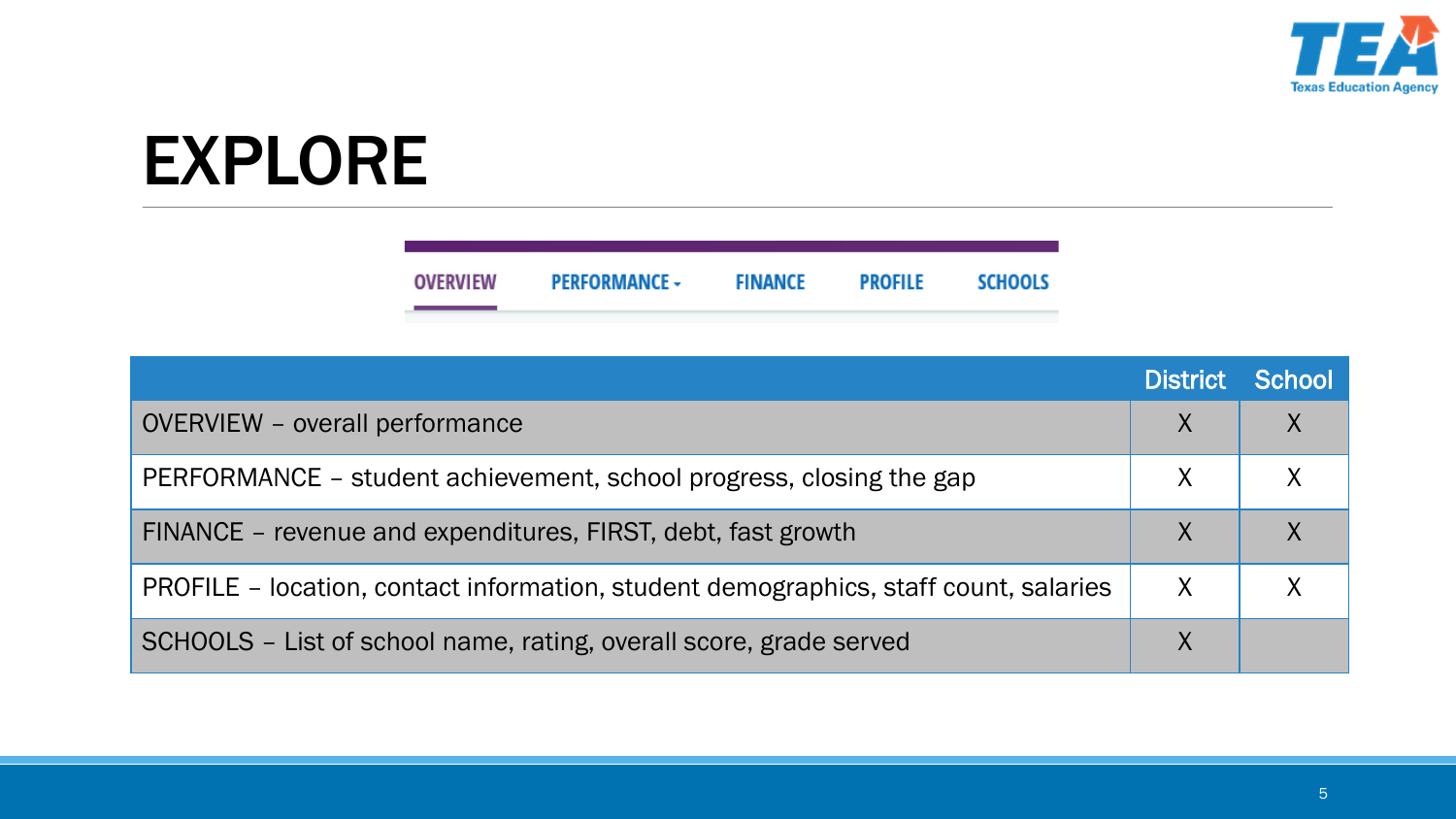

|                                                                                                                            | <b>District</b> | <b>School</b> |
|----------------------------------------------------------------------------------------------------------------------------|-----------------|---------------|
| How Much Did This District Receive Compared to Others?                                                                     | $\sf X$         |               |
| How Much Did This District Receive and Spend Per Student?<br>Peer Average<br><b>Region Average</b><br><b>State Average</b> |                 | $X^*$         |
| How Much Money Did This District Receive and Spend Overall?                                                                |                 | $X^*$         |
| Financial Integrity Rating System of Texas (FIRST) for 2018-19                                                             |                 |               |
| How Much Debt Per Student Did This District Have?                                                                          |                 |               |

\*Expenditures only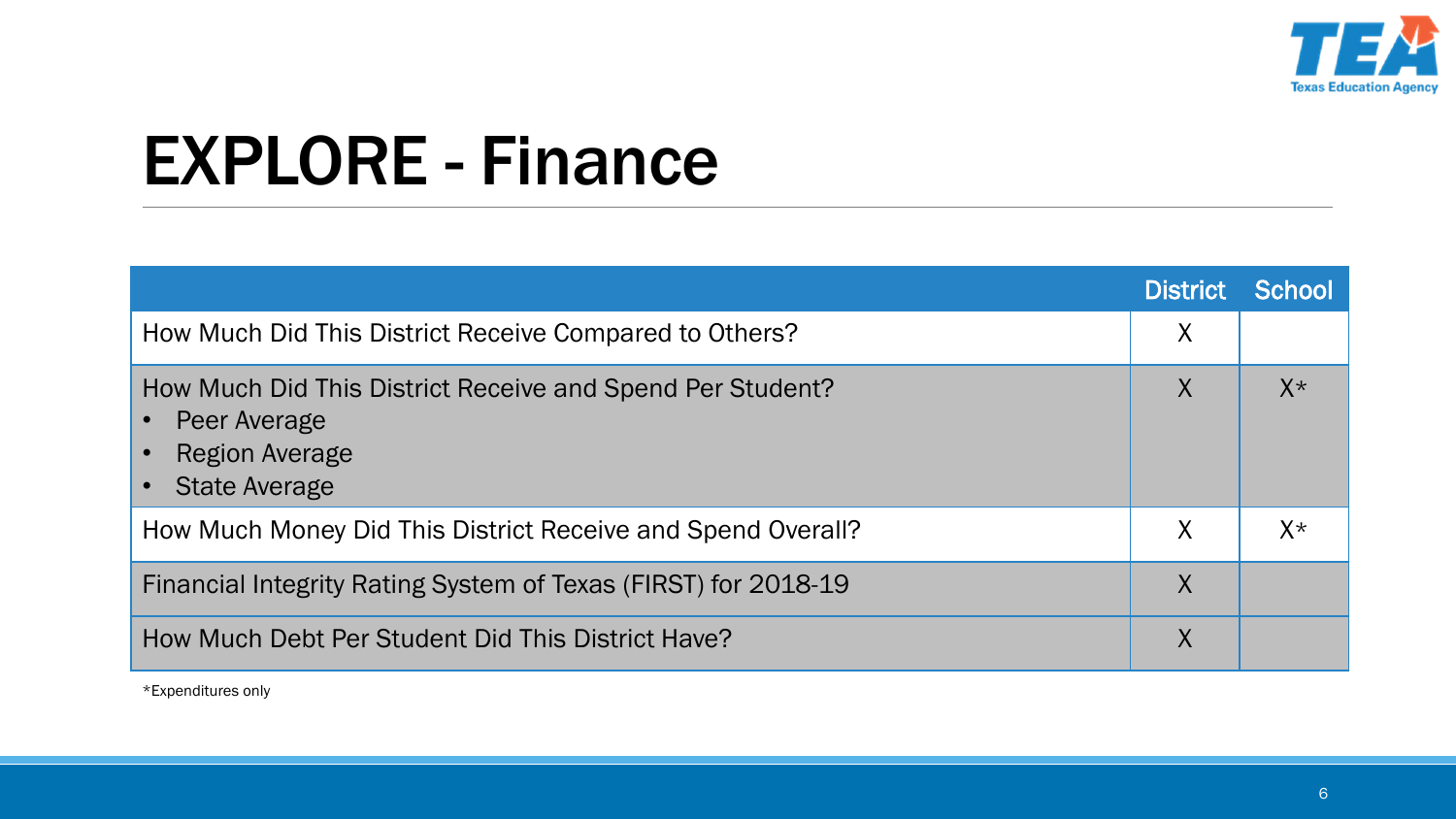

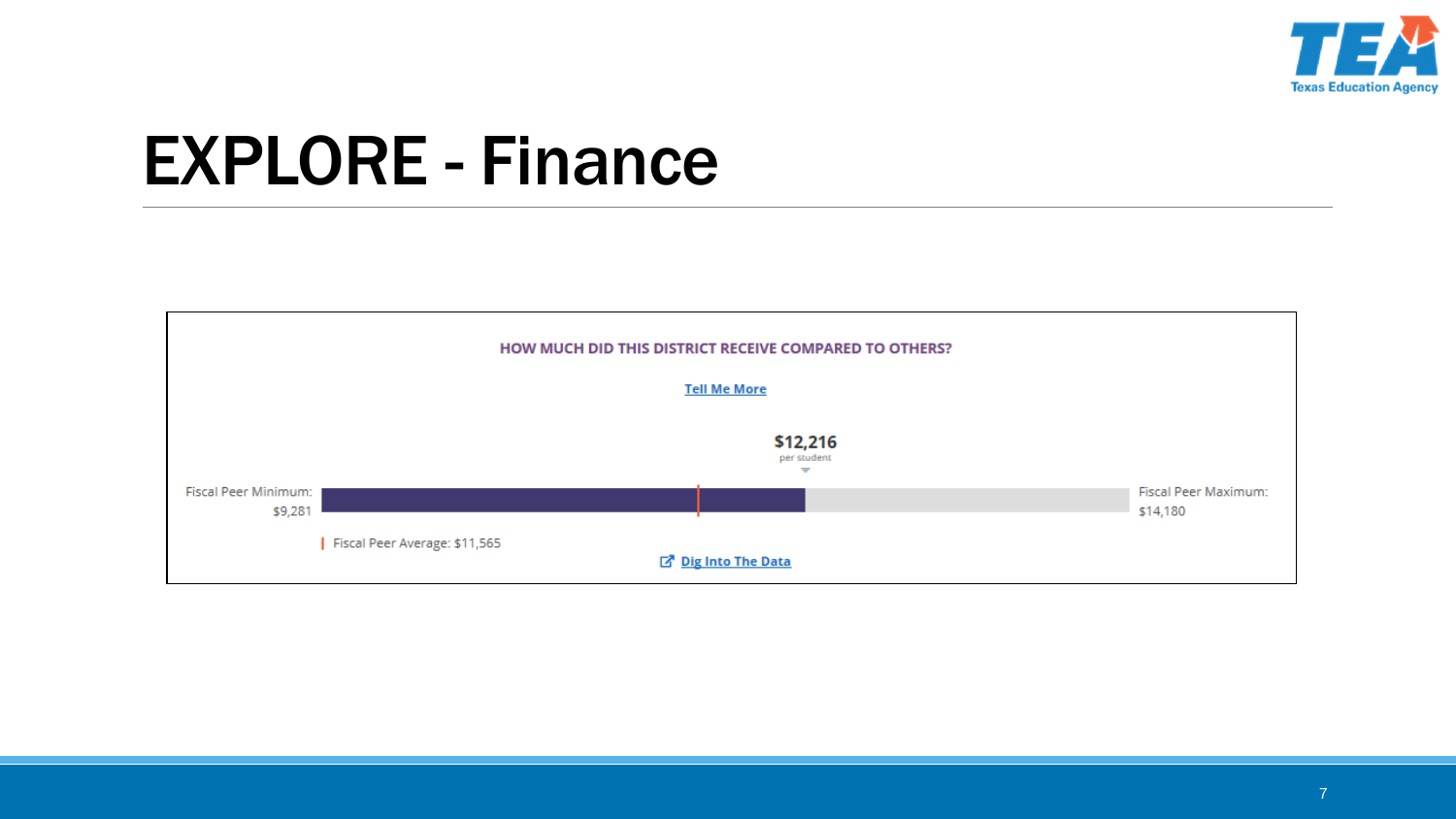

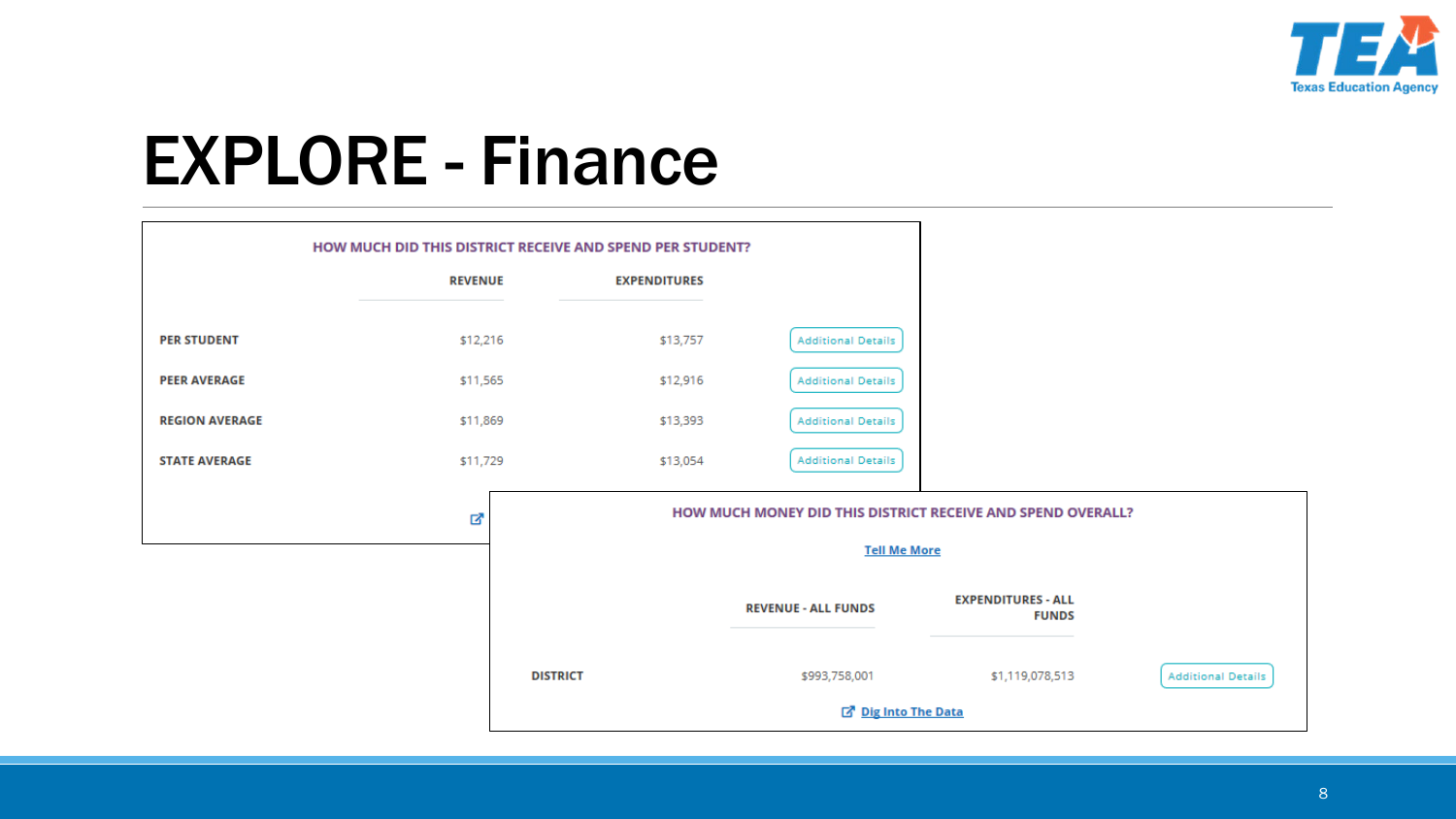



| <b>HOW MUCH DEBT PER STUDENT DID THIS DISTRICT HAVE?</b> |                             |  |  |  |
|----------------------------------------------------------|-----------------------------|--|--|--|
| <b>Tell Me More</b>                                      |                             |  |  |  |
|                                                          |                             |  |  |  |
| <b>DEBT PER STUDENT</b>                                  | <b>FAST GROWTH DISTRICT</b> |  |  |  |
| \$13,766                                                 | NΟ                          |  |  |  |
| <b>Additional Details</b>                                |                             |  |  |  |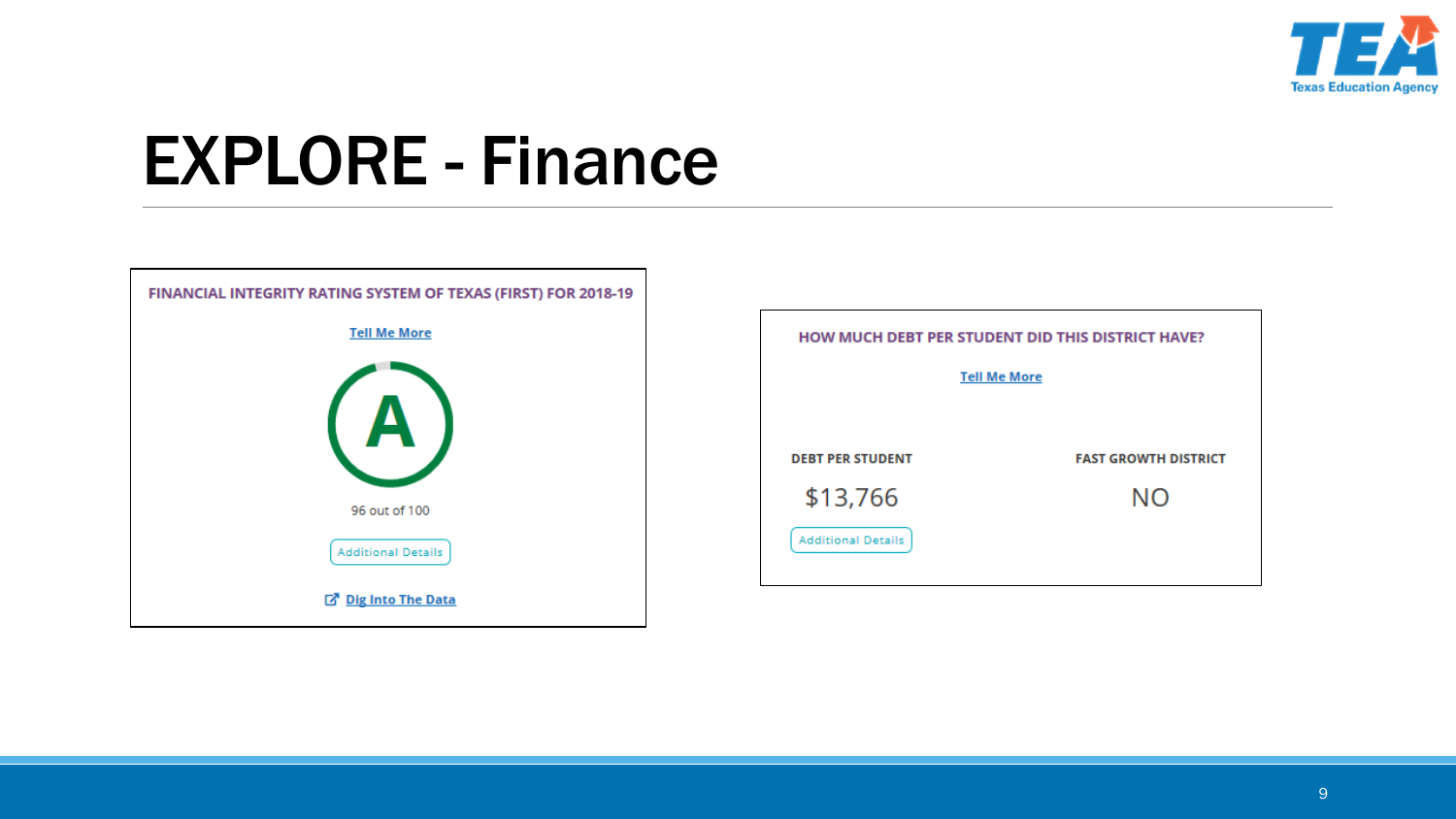

## ANALYZE



Correlate - Explore relationships between key academic and finance measures.

Compare - Compare schools, districts, and the state on key academic and finance measures. Trend - View how key academic and finance measures have changed over time.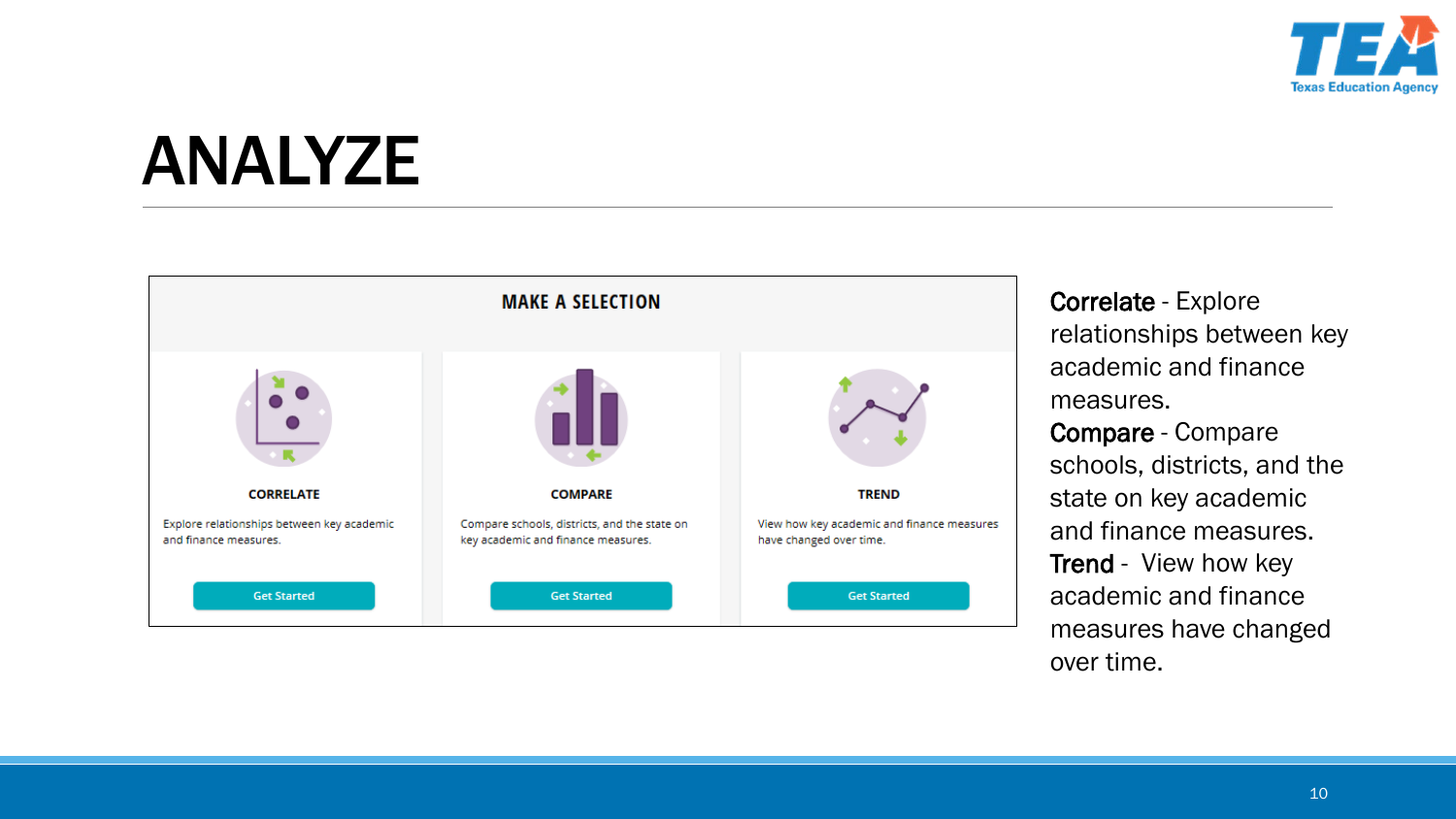

## ANALYZE - Correlate



• Student Achievement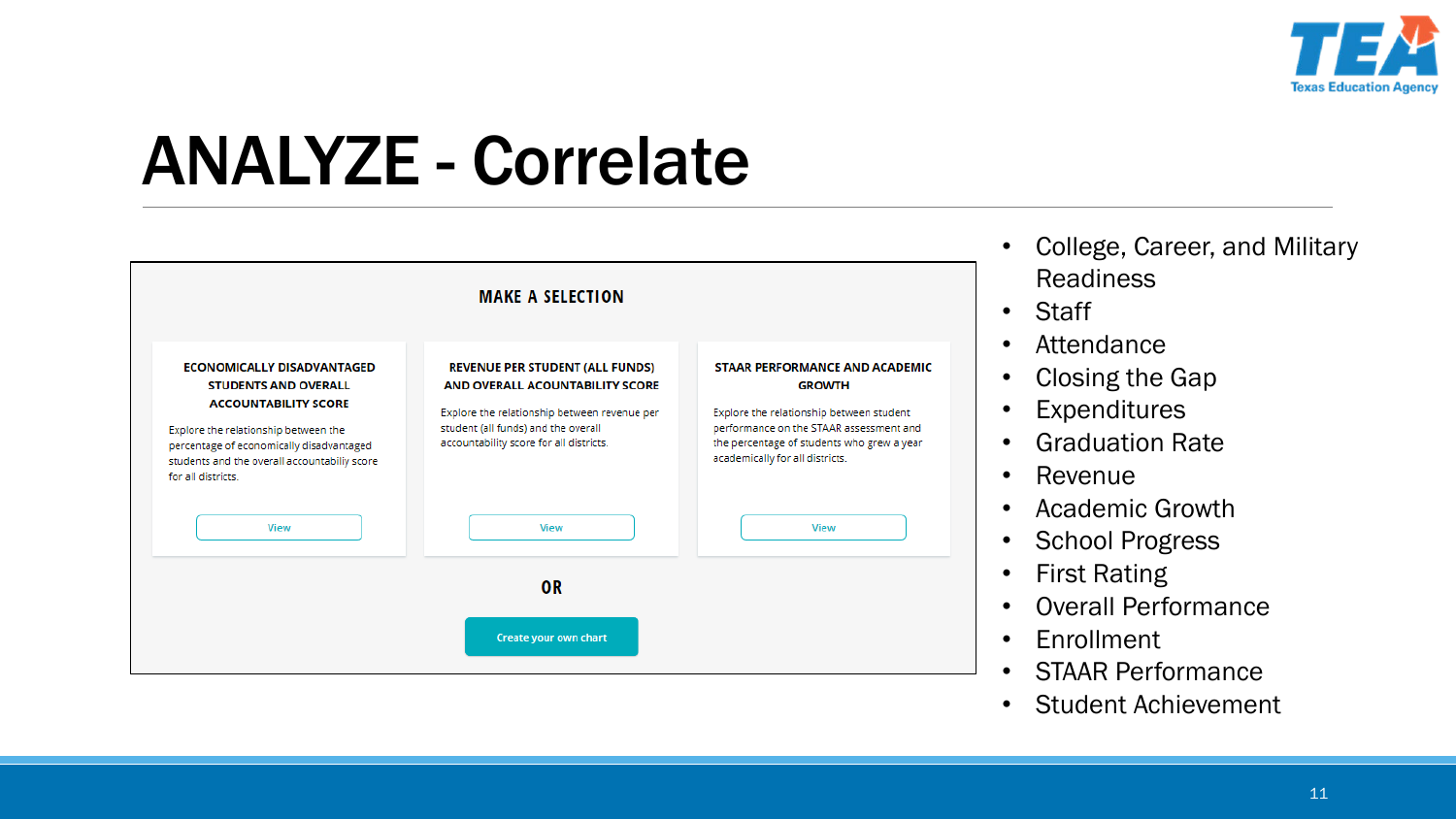

# ANALYZE - Compare

| <b>MAKE A SELECTION</b>                                                                                        |                                                                                      |  |  |  |
|----------------------------------------------------------------------------------------------------------------|--------------------------------------------------------------------------------------|--|--|--|
| <b>ACCOUNTABILITY PERFORMANCE</b><br>Compare schools, districts, and the state on key accountability measures. | <b>FINANCE</b><br>Compare schools, districts, and the state on key finance measures. |  |  |  |
| View                                                                                                           | <b>View</b>                                                                          |  |  |  |

- Overall Score
- Student Achievement Score
- School Progress Score
- Closing the Gaps Score
- STAAR Performance, Approaches Grade Level or Above (All Subjects)
- STAAR Performance, Meets Grade Level or Above (All Subjects)
- STAAR performance, Masters Grade Level (All Subjects)
- College, Career, and Military Readiness Rate
- Four-Year Graduation Rate
- Five-year Graduation Rate
- Six-Year Graduation Rate
- Students Who Grew a Year Academically (All Subjects)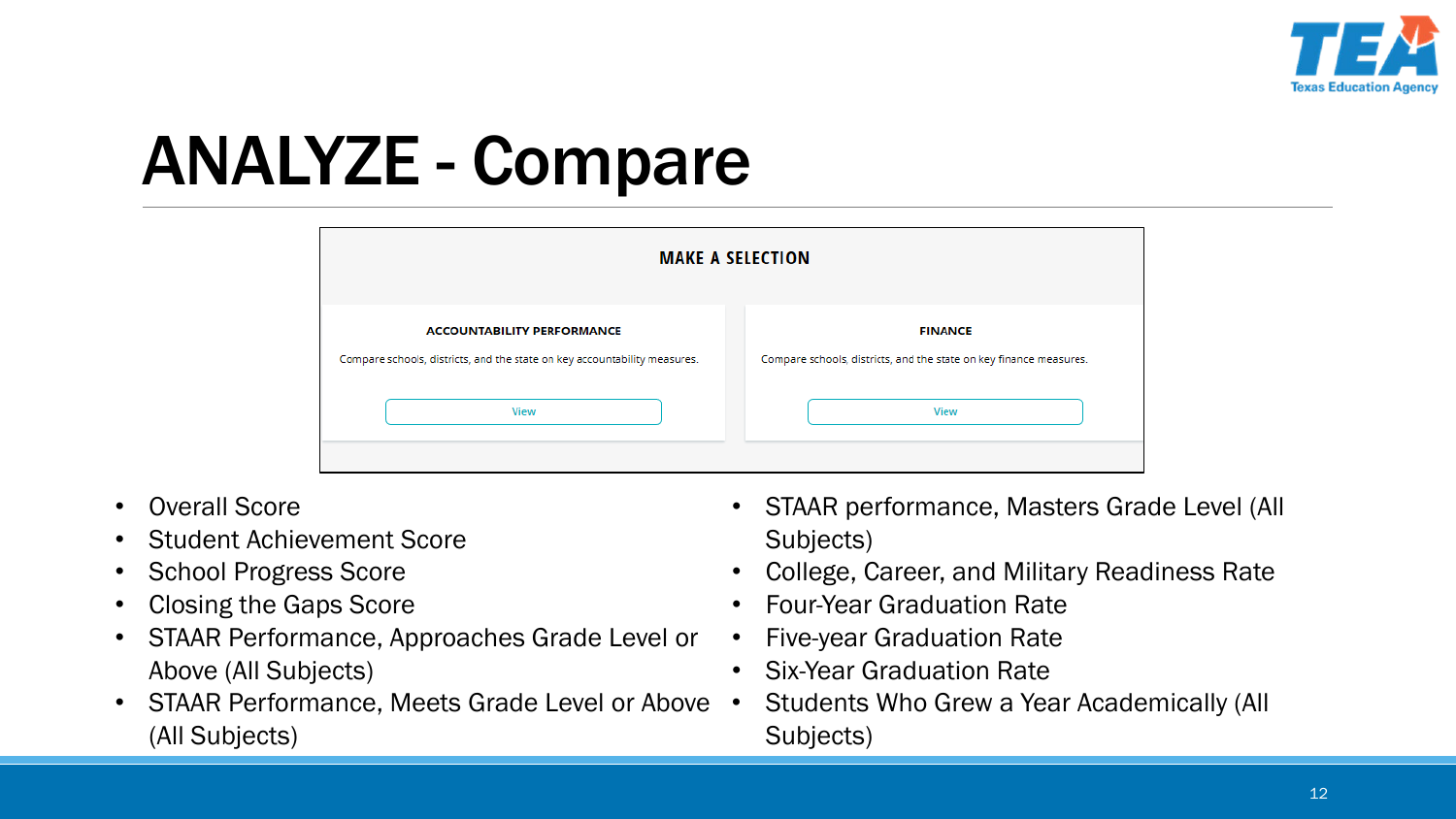

## ANALYZE - Trend



All Funds or General Funds:

- Expenditures Per Student
- Total Expenditures
- Revenue Per Student
- Total Revenue